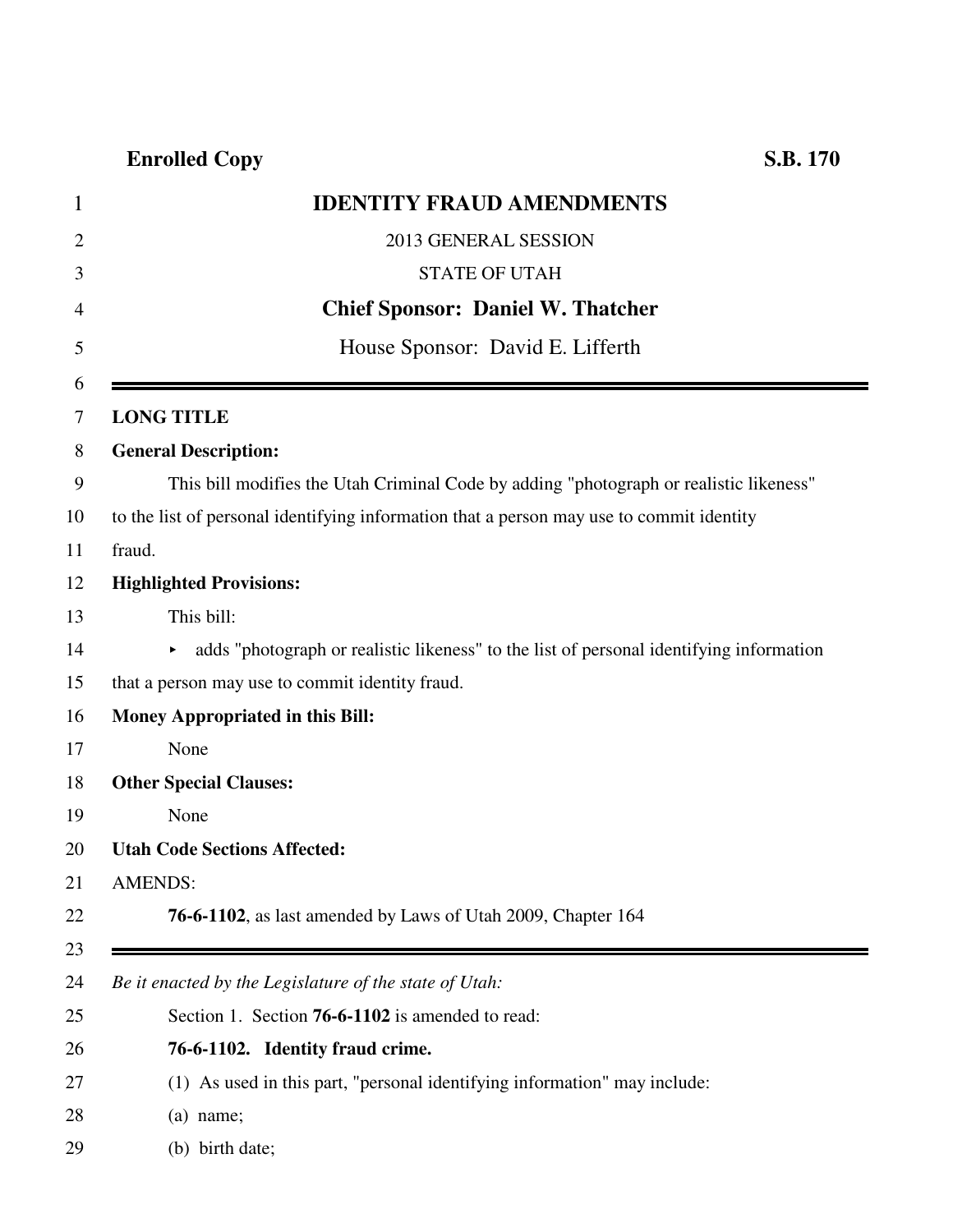## **S.B. 170 Enrolled Copy**

| 30 | (c) address;                                                                                      |
|----|---------------------------------------------------------------------------------------------------|
| 31 | (d) telephone number;                                                                             |
| 32 | (e) drivers license number;                                                                       |
| 33 | (f) Social Security number;                                                                       |
| 34 | (g) place of employment;                                                                          |
| 35 | (h) employee identification numbers or other personal identification numbers;                     |
| 36 | (i) mother's maiden name;                                                                         |
| 37 | (j) electronic identification numbers;                                                            |
| 38 | (k) electronic signatures under Title 46, Chapter 4, Uniform Electronic Transactions              |
| 39 | Act; $[\sigma r]$                                                                                 |
| 40 | (1) any other numbers or information that can be used to access a person's financial              |
| 41 | resources or medical information, except for numbers or information that can be prosecuted as     |
| 42 | financial transaction card offenses under Sections 76-6-506 through 76-6-506.4                    |
| 43 | (m) a photograph or any other realistic likeness.                                                 |
| 44 | $(2)$ (a) A person is guilty of identity fraud when that person:                                  |
| 45 | (i) obtains personal identifying information of another person whether that person is             |
| 46 | alive or deceased; and                                                                            |
| 47 | (ii) knowingly or intentionally uses, or attempts to use, that information with fraudulent        |
| 48 | intent, including to obtain, or attempt to obtain, credit, goods, services, employment, any other |
| 49 | thing of value, or medical information.                                                           |
| 50 | (b) It is not a defense to a violation of Subsection $(2)(a)$ that the person did not know        |
| 51 | that the personal information belonged to another person.                                         |
| 52 | (3) Identity fraud is:                                                                            |
| 53 | (a) except as provided in Subsection $(3)(b)(ii)$ , a third degree felony if the value of the     |
| 54 | credit, goods, services, employment, or any other thing of value is less than \$5,000; or         |
| 55 | (b) a second degree felony if:                                                                    |
| 56 | (i) the value of the credit, goods, services, employment, or any other thing of value is          |
| 57 | or exceeds $$5,000$ ; or                                                                          |